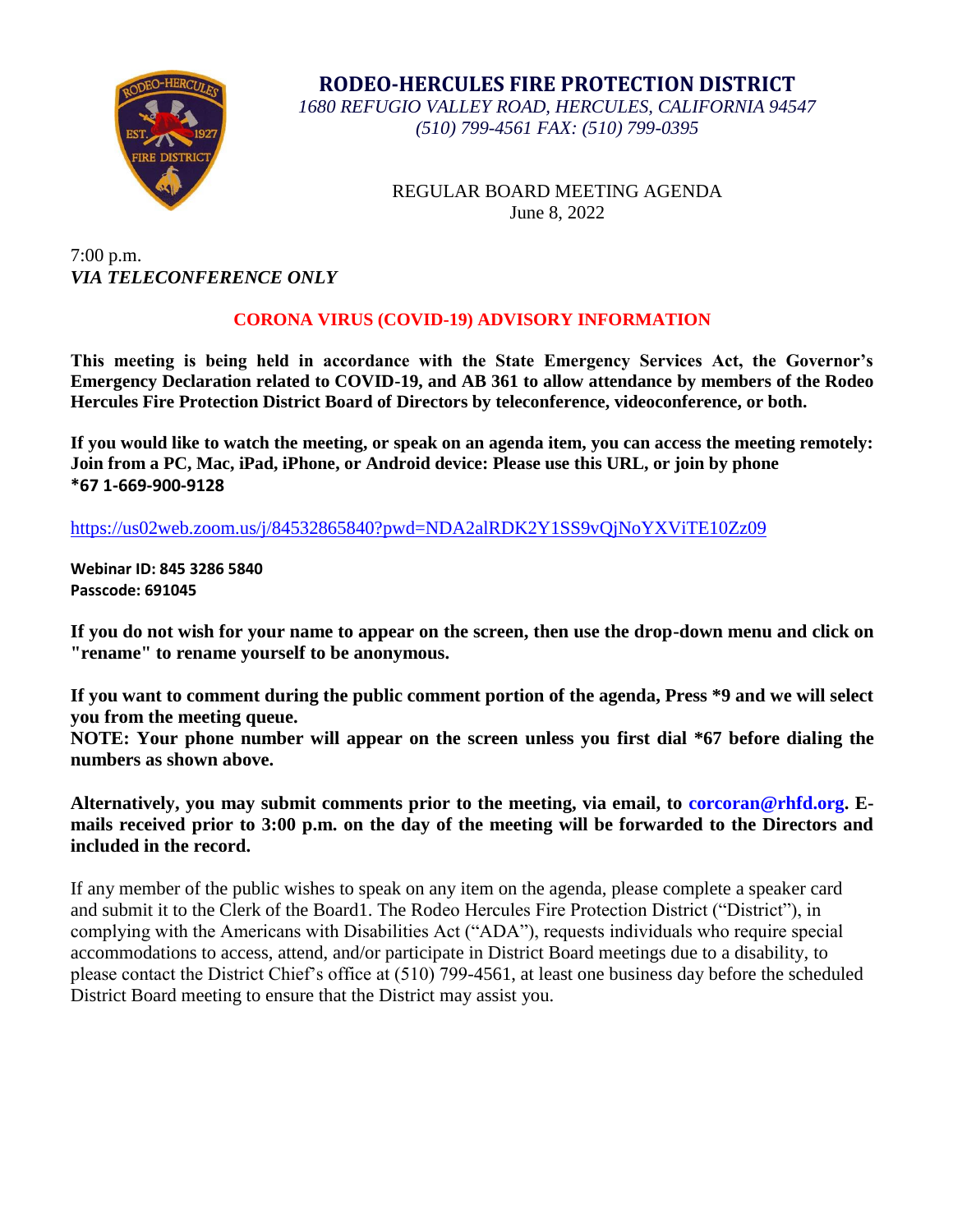- 1. CALL TO ORDER/ROLL CALL
- 2. PLEDGE OF ALLEGIANCE
- 3. ANNOUNCEMENTS
- 4. CONFIRMATION OF THE AGENDA
- 5. BOARD CORRESPONDENCE
- 6. PUBLIC COMMUNICATIONS

Public comment on any item of interest to the public that is within the Board's jurisdiction and not on this meeting's agenda will be heard. The Board may limit comments to no more than 3 minutes per speaker, subject to adjustment by the Chair.

#### 7. CONSENT CALENDAR

*All matters listed under the Consent Calendar are considered routine and non-controversial and can be enacted by one motion. There will be no separate discussion of these items unless requested by a member of the Board or a member of the public prior to the time the Board votes on the motion to adopt.*

### A. APPROVAL OF MEETING MINUTES OF THE MAY 11, 2022 REGULAR MEETING B. REVIEW OF TRANSMITTALS

### 8. WORKSHOP

A. Fiscal Year 2022-2023 Budget Workshop

### 9. PUBLIC HEARINGS

The Public Hearings will be conducted as follows:

- (a) Staff Report
- (b) Board asks clarifying questions of staff
- (c) Public hearing opened by Board
- (d) Board takes public testimony
- (e) Board closes public hearing
- (f) Board deliberates/comments
- (g) Board entertains motion to adopt or take other action
- (h) Board action
- A. Preliminary Budget: Hold public hearing on Preliminary Operating Budget adoption for fiscal year 2022-2023
- B. Discussion and Possible Action on the adoption of the Preliminary Operating Budget for fiscal year 2022-2023.

### 10. RESOLUTION NO. 2022-05: RESOLUTION ORDERING EVEN YEAR BOARD OF DIRECTORS ELECTION; CONSOLIDATION OF ELECTIONS; AND SPECIFICATIONS OF THE ELECTIONS ORDER (ACTION ITEM)

11. RECRUITMENT AND RETENTION UPDATE (DISCUSSION ITEM)